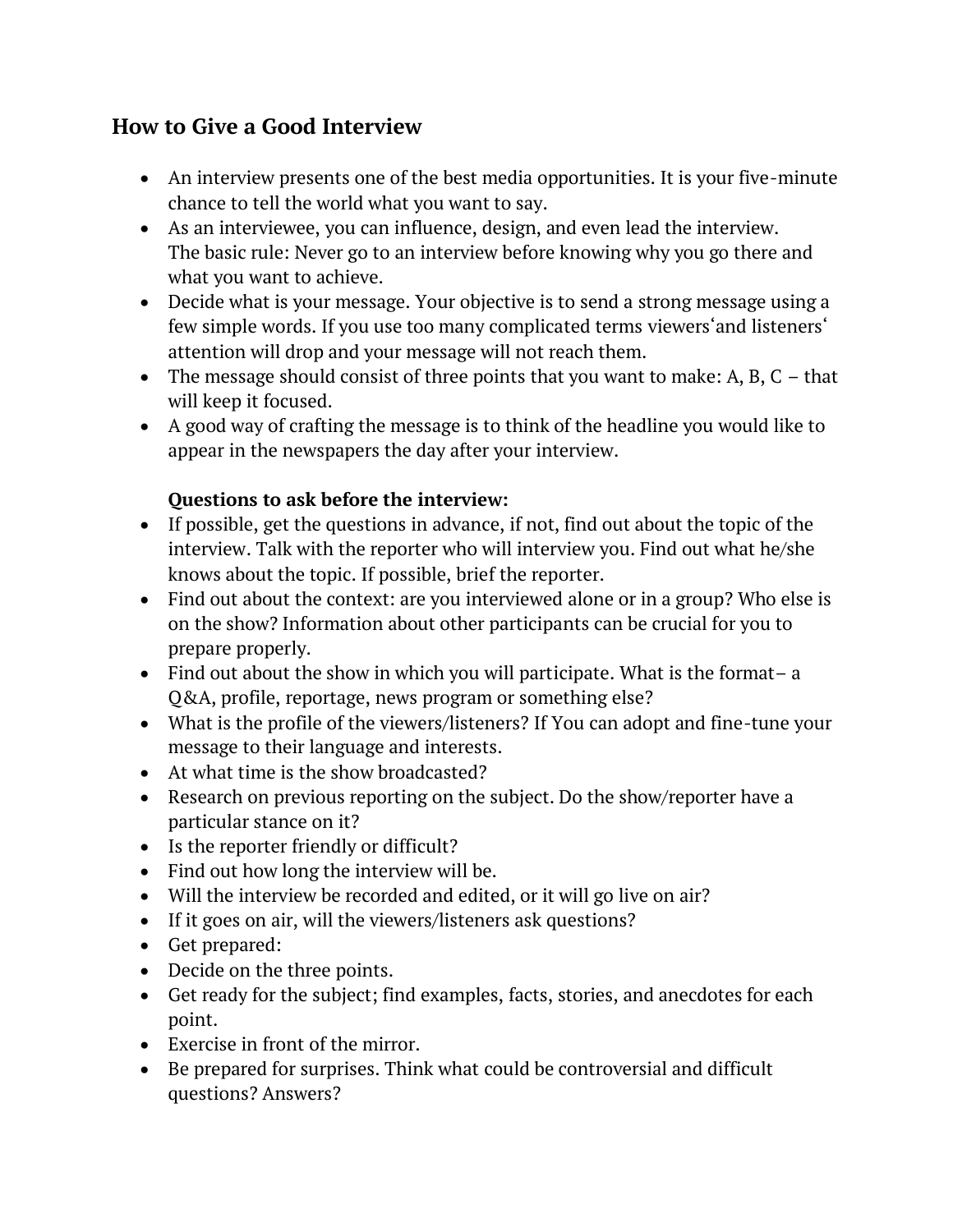• Prepare briefing for the reporter – send backgrounders and fact sheets on the topic ahead of the interview.

## **During the interview:**

- Lead the interview. Direct discussion towards your three points.
- Be short and concise. TV and radio do not like long sentences and in-depth analysis.
- Use sound bites. Short, pithy statements on your three points, easy to understand and remember.
- Use straight and simple language: not —owing to the fact that but —because. Not-the fact that he had not succeeded but -his failure l. Do not use professional jargon, but simple terms.
- Avoid —fillers l. They are the words and sounds that we make while thinking about what to say next. They can be —welll, —likel, or —hmmmml, —ahhhhhl and similar.
- In order to avoid fillers, you need to know that you are using them. Tape yourself or have someone listening while you practice.
- Do not be afraid of silence. Long silence in the program is reporter's responsibility, not yours. Think before you answer.
- Repeat occasionally your three points: A, B, C, so the message gets across. But do it so that it sounds logical and good –changing angles, examples and even language. Relate all the questions to the three points.
- First give conclusions then back up with facts. Learn to talk in this —upsidedown‖ fashion. Go straight to the point first, explanations leave for later.
- Bridging: In case of a question that you don't want to answer, try to —bridge it, transition it to your three points. Example: ―I like Fairuz, but let me tell you, Majida El Roumi is even better.‖ Be careful though when you use bridging, it can be counterproductive.
- Bridging Phrases. Bridging is used not only to avoid undesired, but also to stay focused. Useful bridges: ―Yes, and in addition to that.‖ ―I would like to add that.‖ ―The most important point to remember is‖, ―Let me clarify‖, ―This reminds me of‖, ―Let me emphasise that‖, etc.
- Stay positive. If you are asked a bad question, answer the best you can, but do not antagonize with the reporter. Keep a friendly relationship with reporter.
- Use facts. Use facts and figures to substantiate your message. Be careful though – TV and radio do not like too many numbers, viewers cannot remember them. Instead of nine-hundred-fifty-eight thousand‖ say ―almost million‖.
- Taking out of context. However difficult it is, you should try to avoid statements that can be taken out of context and used against you. For example, do not repeat false statements about you. Not ―it is not true that our activities are